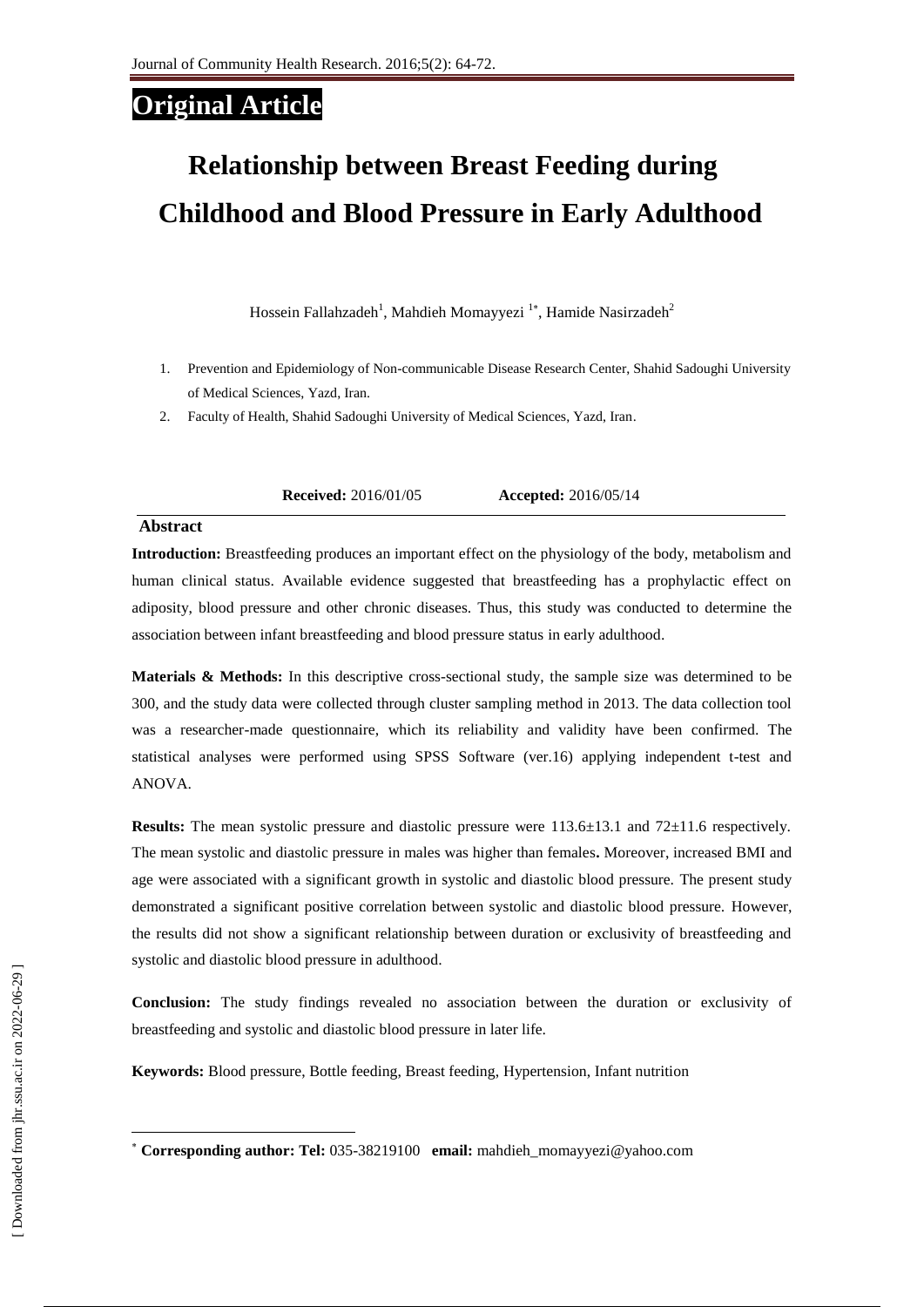### **Introduction**

It is generally accepted that infant breastfeeding has an important effect on the physiology of the body, metabolism and human clinical status  $\left[1\right]$ . As a matter of fact, it has beneficial effects against infections and allergic disorders and it can also promote neurodevelopment [2].

Available evidence suggested that breastfeeding has a prophylactic effect on adiposity, stature, blood pressure and other chronic diseases  $^{[3]}$ . The result of various studies demonstrated that blood pressure level in childhood and young adulthood is associated with several factors in the early life<sup>[4]</sup>. The effect of infant breastfeeding on cardiovascular disease and hypertension is recognized as an important public health issue<sup>[5]</sup>.

The effect of breastfeeding on blood pressure is a debatable issue, perhaps due to differences in the composition of breast milk and formula milk (particularly the sodium and fatty acid content). Low sodium intake in infancy can be related to lower blood pressure in adulthood [6]. Different studies demonstrated that People who were fed with breast milk had lower blood pressure and lower rates of obesity and type 2 diabetes than those who were fed only formula<sup>[7, 8, 9]</sup>, Whereas results of other studies showed no or little difference between blood pressure and infant breastfeeding $[10, 11, 12]$ The findings interpretation of different studies have revealed that the relationship between

breastfeeding and blood pressure demand to be examined carefully. The results of more systematic reviews and meta-analyses also indicated that inadequate control for confounding factors is an important limitation in many studies.

The small reduction in blood pressure associated with breastfeeding can demonstrate an important effect on public health at a population level [4]. Primary prevention efforts to reduce the risk of high blood pressure in later life could be started in the early life. Recognizing the benefit of breastfeeding on blood pressure levels may have an important impact for breastfeeding promotion policy  $[4]$ . Hence, this study was conducted to determine the association between infant breastfeeding and blood pressure status among early adulthood

#### **Materials and Methods**

In this descriptive and cross-sectional study, the sample size was determined to be 300 students of ShahidSadoughi University of Medical Sciences in 2014. The study data were collected through cluster sampling method in 2014. Clusters were selected from five schools of Shahid Sadoughi University of Medical Sciences. Indeed, 15 clusters and 15 students from each cluster were selected. Academic disciplines based on entrance year were considered as clusters, which were randomly selected according to the number of students in each school. The participant's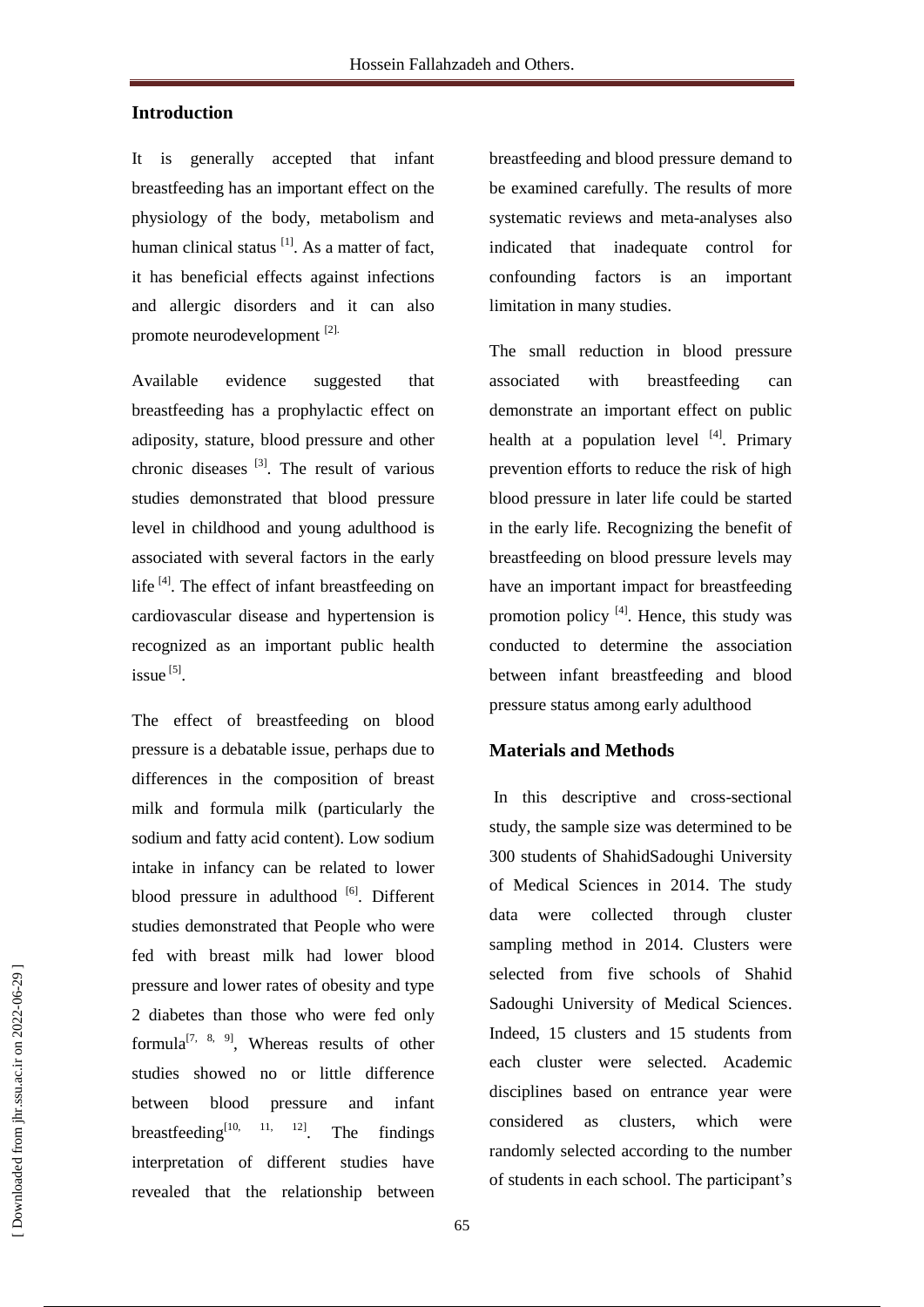inclusion criteria involved age of over 18 years as well as satisfaction to participate. In addition, participants who had not responded to all questions and non-native people were excluded from this study.

The data collection tool was a researchermade checklist. The checklist started with questions regarding demographic variables such as sex, age, BMI, history of other chronic diseases and history of hypertension in family. Moreover, other questions were included infant feeding, duration of breastfeeding and the time of starting supplementary feeding. The answers to these questions were based on maternal recall of infant-feeding practices. Finally, systolic and diastolic blood pressures were measured by the interviewer. An automatic device was utilized to measure blood pressure (model: Omron mx3 plus (hem-742-e). At first, device accuracywas compared with a manual blood pressure. Then, blood pressure was measured in a sitting position, without moving in a quiet environment and after 5 minutes' rest; while participants' arms rested comfortably at heart level and their forearms were on the table.

Questions were read to participants by interviewers and responses were recorded. Face validity was examined using a panel of experts. It should be noted that a limitation of this study was reliance on maternal recall of infant-feeding practices.

Statistical analyses were performed using SPSS Software (ver.16) using independent T-test and ANOVA for quantitative variables. The 5% level of statistical significance was considered.

## **Results**

The results showed that the students' mean age was  $23\pm1.1$  years, and mean body mass index (BMI) was  $21.91 \pm 0.4$  kg/m 2. In addition, the mean systolic pressure and diastolic pressure were reported 113.6±13.1 and  $72\pm11.6$  respectively. The mean systolic and diastolic pressure in males was higher than females. This relationship was statistically significant between diastolic blood pressure and gender. (p=0.004) A positive relationship was observed between age increase and prevalence of high systolic and diastolic blood pressure (p=0.000). Also, increased BMI was associated with a significant growth in systolic and diastolic blood pressure (p=0.000). The mean systolic and diastolic blood pressure was significantly higher in participants with family history of high blood pressure  $(p=0.000)$ .

As it is demonstrated in Table 1, approximately 96.4% of the participants had been breastfed. 88.9% of the participants were breastfed for more than 6 months. Also, introduction time of formula milk in most of them (51.7%) was after 6 months. The mean systolic and diastolic blood pressure has been summarized in Table 2 based on duration and exclusivity of breastfeeding.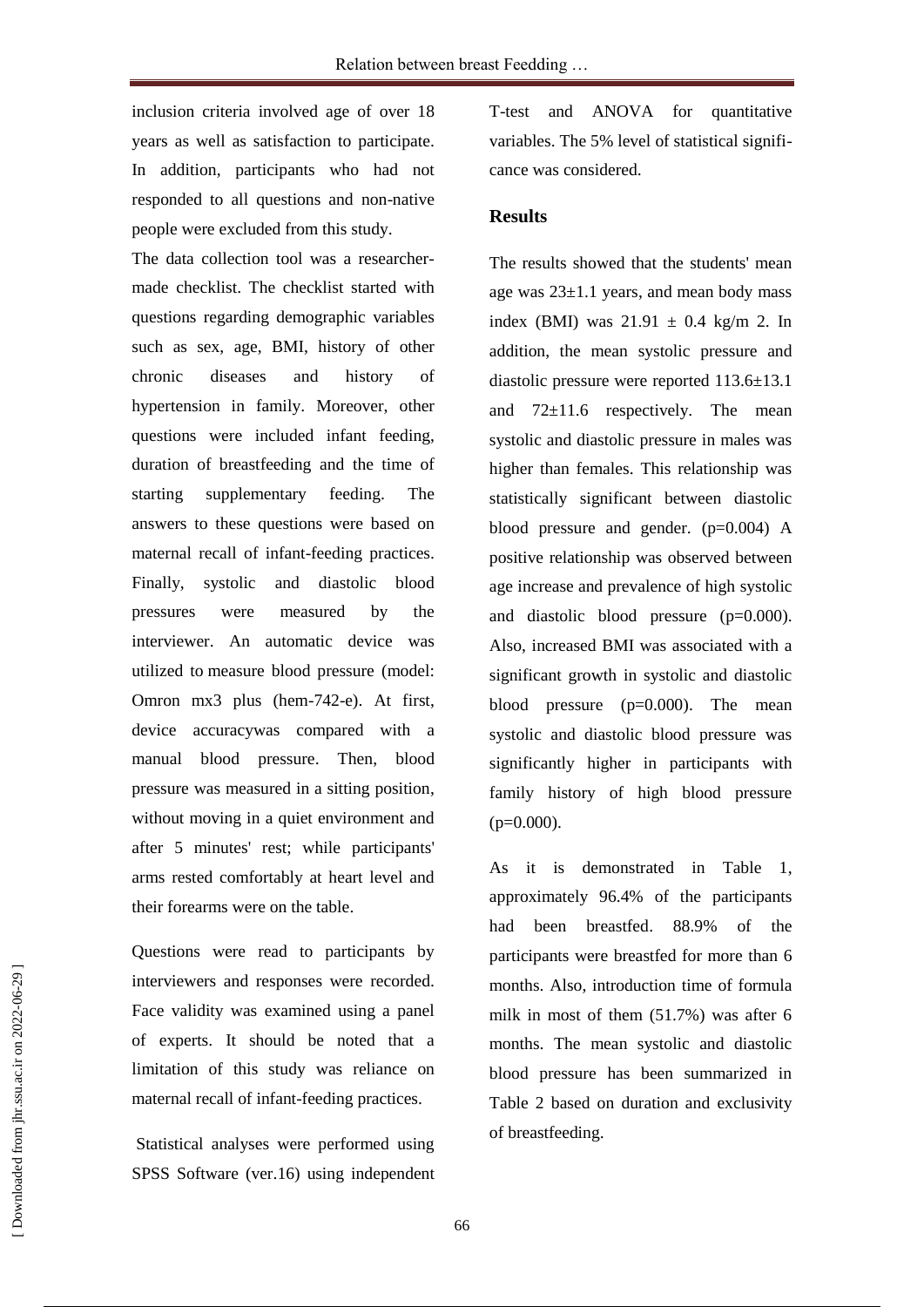|                              |                    | N   | $\frac{0}{0}$ |
|------------------------------|--------------------|-----|---------------|
|                              | men                | 100 | 33.3          |
| gender                       | women              | 200 | 66.7          |
|                              | <b>Breast milk</b> | 182 | 60.7          |
| infant feeding               | Formula milk       | 11  | 3.7           |
|                              | Both               | 107 | 35.7          |
|                              | $<$ 3 month        | 17  | 5.9           |
|                              | $3-5$ month        | 15  | 5.2           |
| duration of<br>breastfeeding | $6-12$ month       | 48  | 16.7          |
|                              | $12-24$ month      | 183 | 63.5          |
|                              | $>24$ month        | 25  | 8.7           |
|                              | $<$ 3 month        | 32  | 27.1          |
| timing of<br>introduction of | $3-5$ month        | 25  | 21.2          |
| formula milk                 | $6-12$ month       | 49  | 41.5          |
|                              | $>12$ month        | 12  | 10.2          |
|                              |                    |     |               |

**Table 2:** Means comparison of systolic and diastolic blood pressure according to infant nutrition variables

|                              |               | systolic blood<br>pressure | diastolic blood<br>pressure |
|------------------------------|---------------|----------------------------|-----------------------------|
| gender                       | men           | $126 + 9$                  | $81\pm6$                    |
|                              | women         | $107 + 9$                  | $67+9$                      |
|                              | p-value       | 0.2                        | 0.004                       |
| infant feeding               | Breast milk   | $112.2 \pm 13$             | $71 + 12$                   |
|                              | Formula milk  | $109.6 \pm 8$              | $67+11$                     |
|                              | <b>Both</b>   | $116.4 \pm 14$             | $74 \pm 10$                 |
|                              | p-value       | 0.06                       | 0.2                         |
| duration of<br>breastfeeding | $<$ 3 month   | $112 \pm 13$               | $71 + 12$                   |
|                              | $3-5$ month   | $110.9 \pm 11$             | $72 + 7$                    |
|                              | 6-12 month    | $113.4 \pm 15$             | $72 + 9$                    |
|                              | $12-24$ month | $115.2 \pm 13$             | $73 + 12$                   |
|                              | $>24$ month   | $107 + 12$                 | $68 + 9$                    |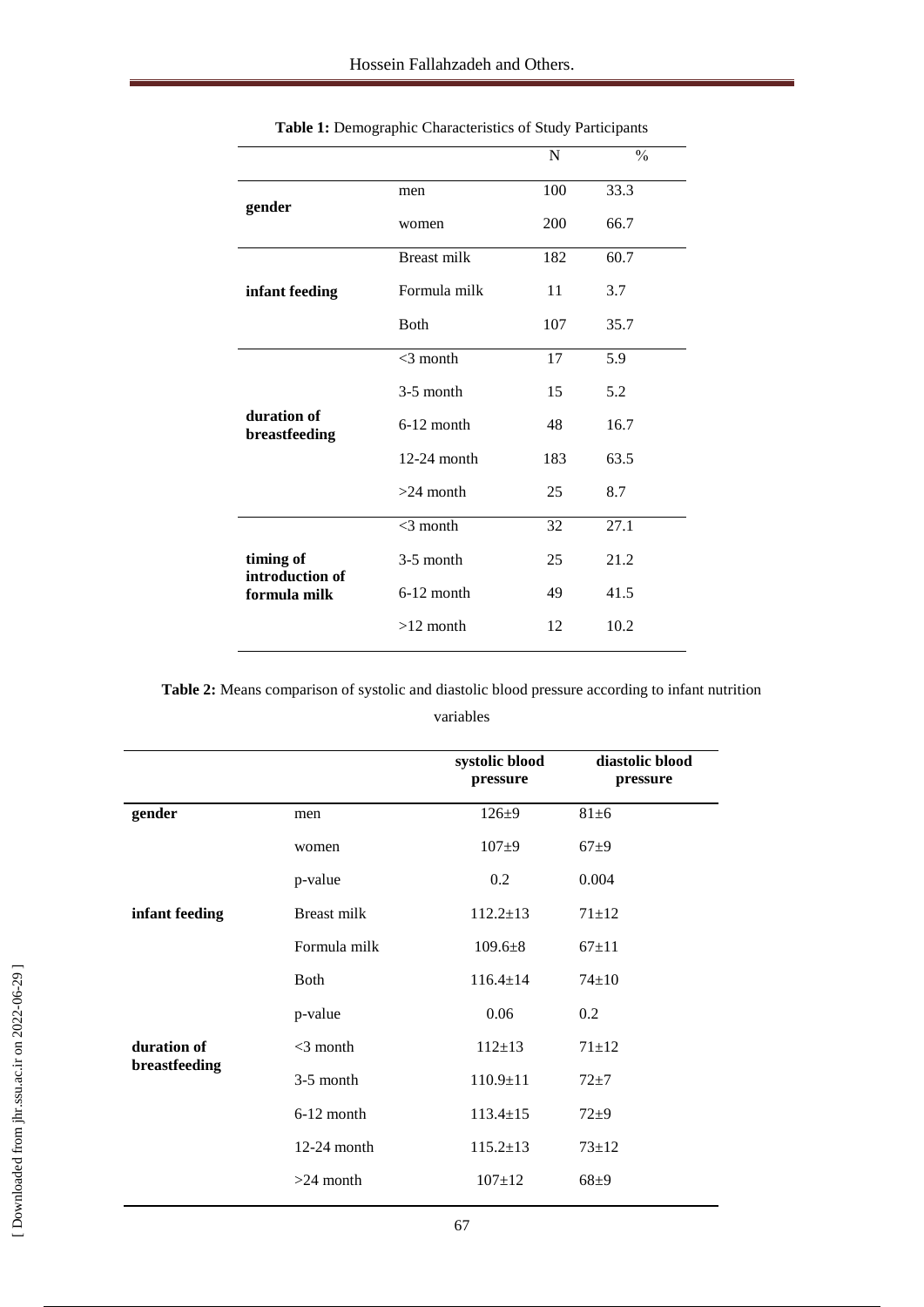Relation between breast Feedding …

|                                              |              | systolic blood<br>pressure | diastolic blood<br>pressure |
|----------------------------------------------|--------------|----------------------------|-----------------------------|
| timing of<br>introduction of<br>formula milk | p-value      | 0.07                       | 0.47                        |
|                                              | $<$ 3 month  | $111.7 \pm 12$             | $71 + 12$                   |
|                                              | $3-5$ month  | $119 \pm 12$               | $76 + 8$                    |
|                                              | $6-12$ month | $116 \pm 16$               | $74 + 9$                    |
|                                              | $>12$ month  | $115 \pm 15$               | $72+13$                     |
|                                              | p-value      | 0.2                        | 0.2                         |
|                                              |              |                            |                             |

No association was detected between the duration or exclusivity of breastfeeding and systolic and diastolic blood pressure in later life. The study results illustrated that participants who were breastfed more than 2 years had the lowest systolic and diastolic blood pressure; though the study results did not support an association between systolic and diastolic blood pressure and total duration of breastfeeding.

#### **Discussion**

The present study was conducted to determine the association between infant breastfeeding and blood pressure status among students. The study results showed that the mean blood pressure was normal within the participants, which was consistent with findings of other studies  $[13,$ <sup>14]</sup>. In addition, a significant positive correlation was observed between systolic and diastolic blood pressure that confirmed the results of Rahmati's study. [14]

In the current study, mean systolic and diastolic blood pressure was higher in males than females, and blood pressure was also higher within males in Rahmati's study

being confirmed in  $[14]$  other studies,  $[15]$  as men are at a greater risk for cardiovascular compared to age-matched, premenopausal women. Recent studies have revealed that blood pressure is higher in men than in women at similar ages, using the technique of 24-hour ambulatory blood pressure monitoring,, though after menopause, blood pressure increases in women to levels even higher than in men  $[16]$ , which may be due to changes in the hormone level of women. Furthermore, in the present study, mean systolic and diastolic blood pressure was significantly higher in participants with family history of high blood pressure, which these results are consistent with those of Safari et al. [17].

In the current study, there was a positive relationship between age increase and prevalence of high systolic and diastolic blood pressure. Some conducted studies in this field reported a significant relationship between age increase and high systolic blood pressure.  $[14, 17]$  This may be due to increased vascular resistance resulting in thickened blood vessel walls by increasing age.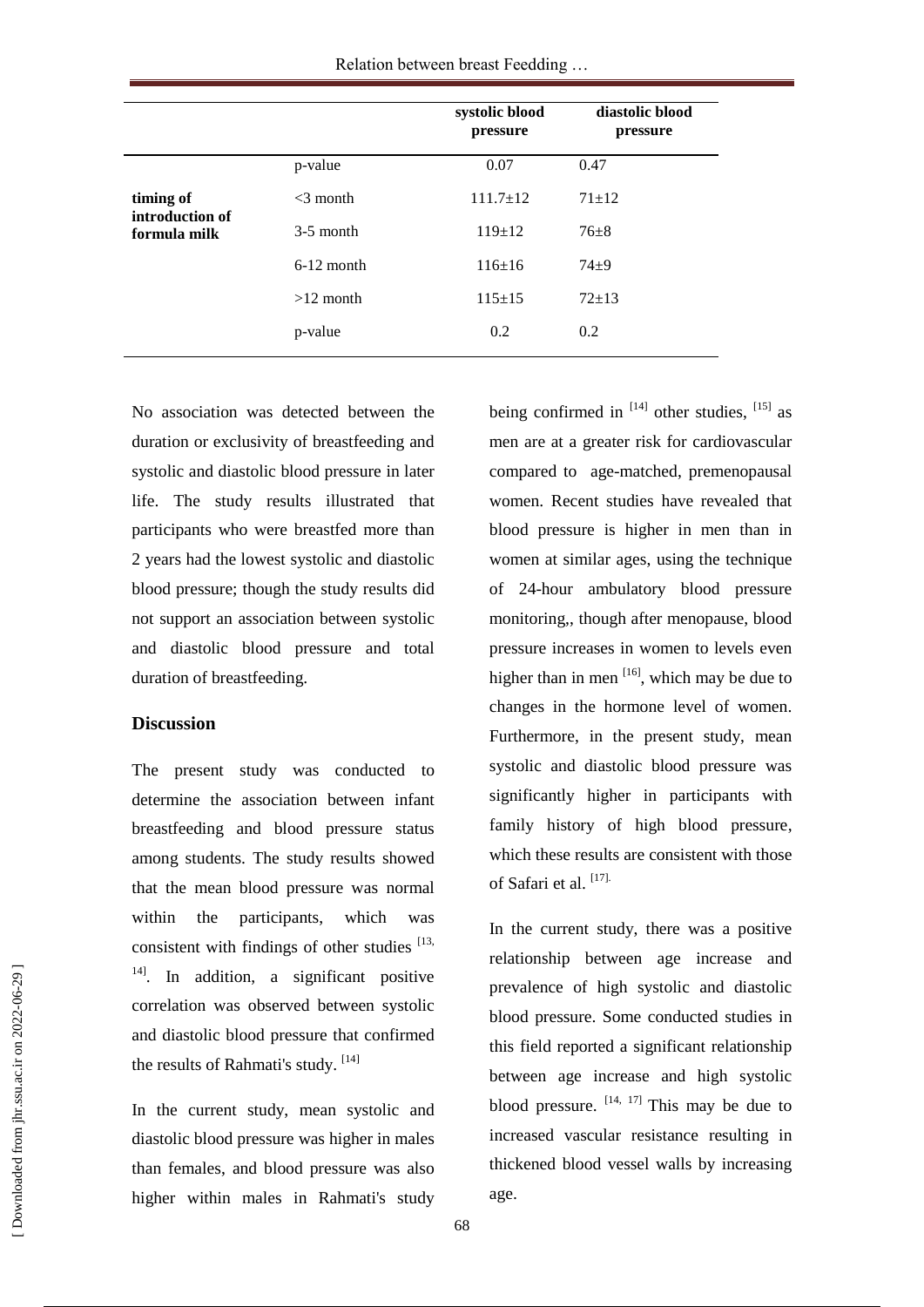Body fat distribution is regarded as a main factor in hypertension. [18] According to the results of the present study, an increase in BMI is associated with a significant growth in systolic and diastolic blood pressure. Salem and Rezaeian demonstrated that the students with higher rates of overweight /obesity were reported to have higher systolic and diastolic blood pressure. [13] Rahmati et al. represented that body mass index is a significant predictor of hypertension. <sup>[14]</sup>Moreover, Mohammadi and Mirzaei indicated that most population attributable fraction of hypertension was associated with obesity in Yazd.  $[19]$ In another study, 14.06% (of 21.8%) of the hypertension prevalence in men and 20.3% (of 33.9%) in women was due to obesity. <sup>[20]</sup> Investigating epidemiology of obesity and hypertension in Uzbekistan showed that obese men and women were more likely to get high blood pressure than men and women with normal BMI.<sup>[21]</sup> The results of other studies also confirmed the present study findings  $[18, 22]$ .

Moreover, the study results showed no significant relationship between breastfeeding and systolic and diastolic blood pressure in later life, which was consistent with those of some other [studies.](http://hmj.hums.ac.ir/search.php?slc_lang=en&sid=1&auth=Miladi+Gorji)  $[1, 10, 24]$ [, though](http://hmj.hums.ac.ir/search.php?slc_lang=en&sid=1&auth=Miladi+Gorji) in some studies, breastfeeding decreased systolic blood pressure. <sup>[24]</sup> Forsyth et al. represented that breastfeeding for at least 3 months decreased systolic and diastolic blood pressure in childhood and adulthood.<sup>[7]</sup>

Martin et al. investigated the relationship between breast feeding in infancy and blood pressure in later life in a systematic review. In their study, Mean systolic blood pressure was lower in breastfed infants compared with bottle-fed infants according in eight studies. Also, six studies showed no or little difference in systolic blood pressure among breastfed versus formula-fed infants.<sup>[4]</sup>

Owen et al. proposed that the results of small studies showing large differences in blood pressure should be cautiously treated. Indeed, they indicated a possibility of confounding, particularly by social factors, current body size, and diet in later life. [6] Fall et al. represented that the differences in methods of data collection, postnatal factors, demographic and socio-economic factors such as income can affect the results of different studies. [25]

The results demonstrated that people who were breastfed more than 2 years had the lowest systolic and diastolic blood pressure, though no association was observed between systolic and diastolic blood pressure and total duration of breastfeeding. Although the results were consistent with Miladi et al's findings<sup>[1]</sup> some studies showed that people who were breastfed longer, have a lower risk of hypertension and type 2diabetes in adulthood. [26, 27] Moreover, Fall et al. showed a U-shaped relationship between the duration of breastfeeding and blood pressure in adulthood.  $[25]$  On the contrary, some studies did not show any significant correlations between the duration of breastfeeding and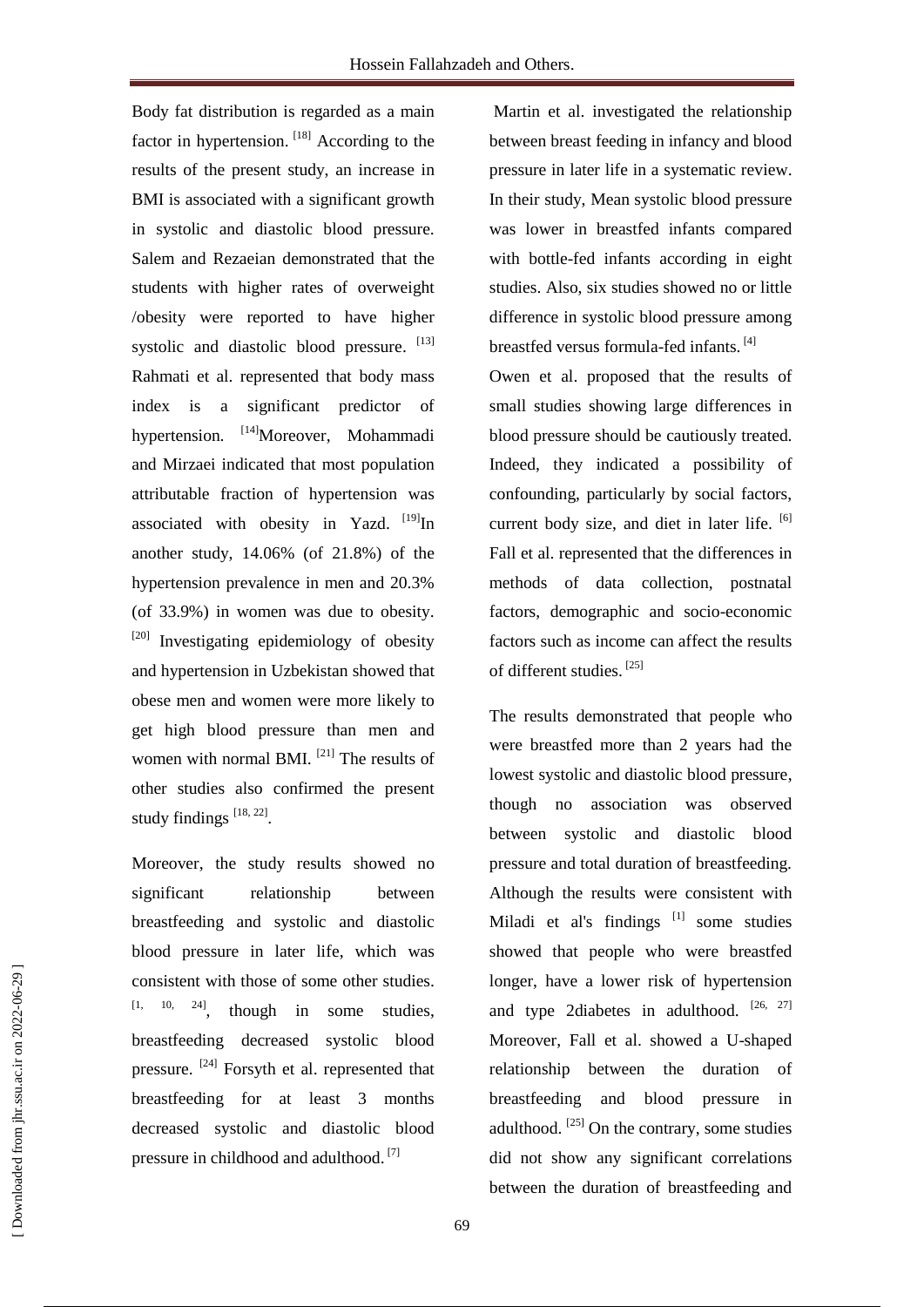blood pressure. <sup>[28, 29]</sup> For example, Izadi et al. did not report any significant relationships between the duration of breastfeeding and risk factors of cardiovascular disease in the regression model after controlling for confounding factors. [30] According to findings of Brion et al. ' s study, previous reports revealed a relationship between breast feeding and blood pressure, which are likely to be influenced by confounding factors.<sup>[31]</sup> It is worth mentioning reliance on maternal recall of infant-feeding practices can be mentioned as the limitation of the study.

#### **Conclusion**

The findings of the present study revealed no significant correlation between the duration or exclusivity of breastfeeding and systolic and diastolic blood pressure in later life. The factors not measured in the current study are likely to affect the relationship between breastfeeding and blood pressure in adulthood such as genetics, culture, environmental factors and socioeconomic factors.

#### **Reference**

- 1- [Miladi Gorji H ,](http://hmj.hums.ac.ir/search.php?slc_lang=en&sid=1&auth=Miladi+Gorji) [Ghorbani](http://hmj.hums.ac.ir/search.php?slc_lang=en&sid=1&auth=Ghorbani) R, [Ebrahimian](http://hmj.hums.ac.ir/search.php?slc_lang=en&sid=1&auth=Ebrahimian) A.A. Relationship between breast feeding in infancy with blood pressure in early. HMJ 2007; 11 (1):51-55. [Persian]
- 2- Ravelli ACJ, Meulen JHP, Osmand c, et al. Infant feeding and adult glucose tolerance, lipid profile, blood pressure, and obesity. Arch Dis child. 2000; 82; 248-52.
- 3- [Kramer MS,](http://www.ncbi.nlm.nih.gov/pubmed/?term=Kramer%20MS%5BAuthor%5D&cauthor=true&cauthor_uid=18065591) [Matush L,](http://www.ncbi.nlm.nih.gov/pubmed/?term=Matush%20L%5BAuthor%5D&cauthor=true&cauthor_uid=18065591) [Vanilovich I,](http://www.ncbi.nlm.nih.gov/pubmed/?term=Vanilovich%20I%5BAuthor%5D&cauthor=true&cauthor_uid=18065591) et al. Effects of prolonged and exclusive breastfeeding on child height, weight, adiposity, and blood pressure at age 6.5 y: evidence from a large randomized trial. [Am J Clin Nutr.](http://www.ncbi.nlm.nih.gov/pubmed/18065591) 2007; 86(6):1717-21.
- 4- Martin RM, Gunell D, smith GD. Breast feeding in infancy and blood pressure in later life: systematic review and meta analysis. Am J Epidemiology. 2005; 161(1): 15-26.
- 5- Singhal A, Cole TJ, lucas A. Early nutrition in preterm infants and later blood pressure: two cohorts after randomized trials. The Lancet. 2001; 357: 413-419.
- 6- Owen CG, whincup PH, Gilg JA, et al. Effect of breast feeding in infancy on blood pressure in later life: systenmatic review and meta-analysis BMJ. 2003; 327: 1189-1195.
- 7- Forsyth Js, Willatts p, Agostoni c, et al. long chain polyunsaturated fatty acid supplementation in infant formula and blood pressure in later childhood: follow up of a randomized controlled trial. BMJ 2003; 326: 953.
- 8- Martin RM, Ness AR, Gunnell D, et al. Does breastfeeding in infancy protect against obesity in childhood? The Avon Longitudinal Study of Parents and Children. Circulation 2004; 109: 1259– 66.
- 9- Lawlor DA, Najman JM, Sterne J, et al. Associations of parental, birth, and early life characteristics with systolic blood pressure at 5 years of age: findings from the Mater-University study of pregnancy and its outcomes. Circulation 2004; 110:2417–23.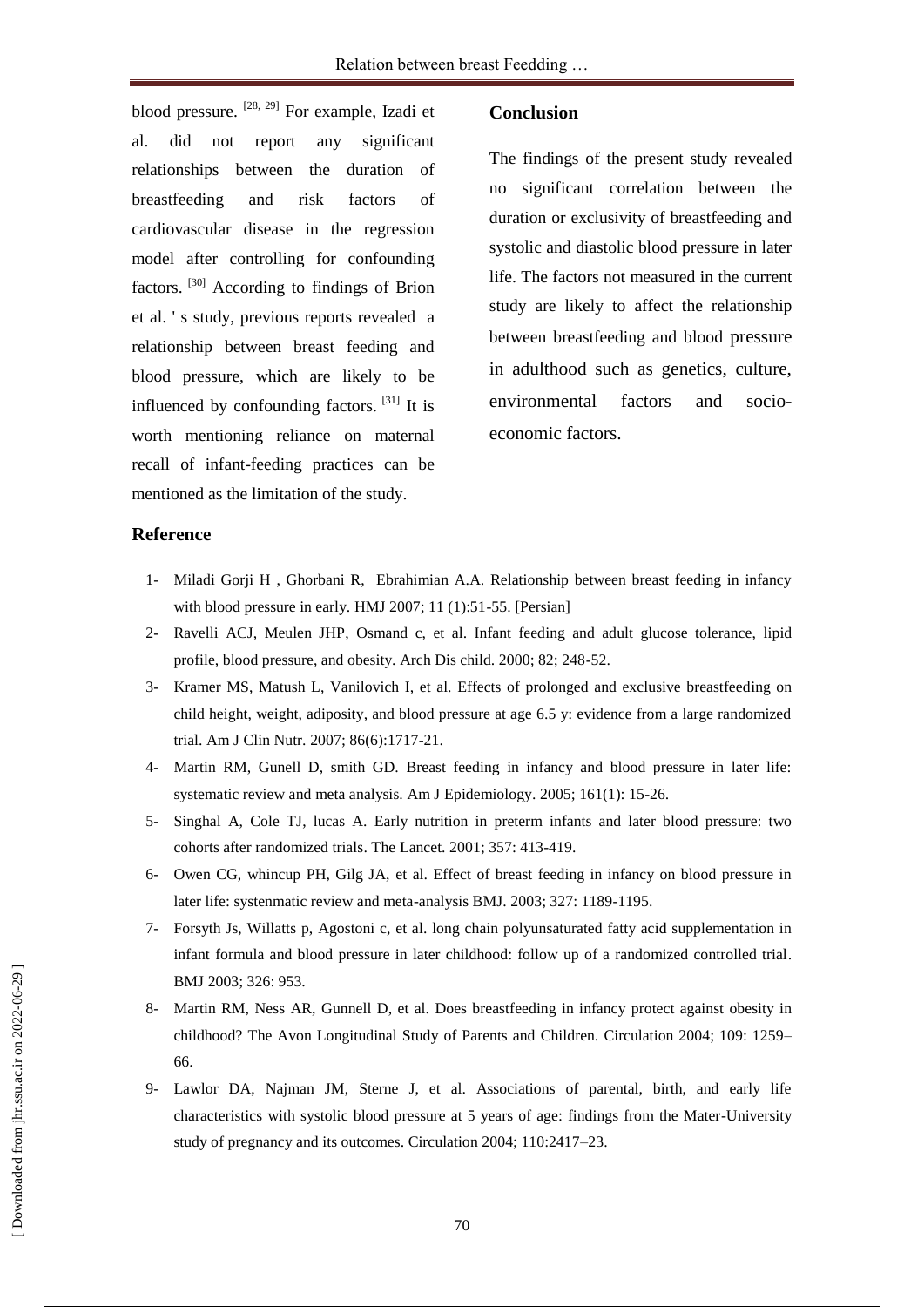- 10- [Martin RM,](http://www.ncbi.nlm.nih.gov/pubmed/?term=Martin%20RM%5BAuthor%5D&cauthor=true&cauthor_uid=15650143) [Ben-Shlomo Y,](http://www.ncbi.nlm.nih.gov/pubmed/?term=Ben-Shlomo%20Y%5BAuthor%5D&cauthor=true&cauthor_uid=15650143) [Gunnell D,](http://www.ncbi.nlm.nih.gov/pubmed/?term=Gunnell%20D%5BAuthor%5D&cauthor=true&cauthor_uid=15650143) et al. Breast feeding and cardiovascular disease risk factors, incidence, and mortality: the Caerphilly study. [J Epidemiol Community Health.](http://www.ncbi.nlm.nih.gov/pubmed/15650143) 2005; 59(2):121-9.
- 11- Leeson CP, Kattenhorn M, Deanfield JE, et al. Duration of breast feeding and arterial distensibility in early adult life: population based study. BMJ 2001; 322:643–7.
- 12- Ravelli ACJ, Van Der Meulen JH, Osmond C, et al. Infant feeding and adult glucose tolerance, lipid profile, blood pressure, and obesity. Arch Dis Child 2000; 82:248–52.
- 13- Salem Z, Rezaeian M. Blood pressure status and its association with obesity and abdominal obesity in students of Rafsanjan University of Medical Sciences in 2007. Journal of Rafsanjan University of Medical Sciences. 2008; 7 (3):157-164.[Persian]
- 14- [Rahmati F,](http://en.journals.sid.ir/SearchPaper.aspx?writer=6311) [Moghadass Tabrizi Y,](http://en.journals.sid.ir/SearchPaper.aspx?writer=6312) [Shidfar M,](http://en.journals.sid.ir/SearchPaper.aspx?writer=6313) et al. [Prevalence of obesity and hypertension among](http://en.journals.sid.ir/ViewPaper.aspx?ID=5559)  [Tehran university students. PAYESH.](http://en.journals.sid.ir/ViewPaper.aspx?ID=5559) 2004; 3(2): 123-130. [Persian]
- 15- Gholipour M, Tabrizi A. Prevalence of cardiovascular disease risk factors among the Sharif University of Technology students. Cardiovascular Nursing Journal. 2012; 1 (2):48-56. (Persian)
- 16- [Reckelhoff JF.](http://www.ncbi.nlm.nih.gov/pubmed/?term=Reckelhoff%20JF%5BAuthor%5D&cauthor=true&cauthor_uid=11358929) Gender Differences in the Regulation of Blood Pressure. [Hypertension.](http://www.ncbi.nlm.nih.gov/pubmed/11358929) 2001; 37(5):1199-208.
- 17- Safari Moradabadi A, Ghanbarnejad A, Nikparvar M, et al. Prevalence of hypertension and respective risk factors in adults in Bandar Abbas, Iran. HMJ. 2014; 18 (3):219-27.[Persian]
- 18- Alfonso S, Francesco P, Cappuccino O, et al. The relationship of waist circumference of blood pressure: the olivetti heart study. Am aj ahyper. 2002; 15:180-6.
- 19- Mohammadi M, Mirzaei M. Population attributable fraction of hypertension associated with obesity in Yazd province in 2009: A Short Report. Journal of Rafsanjan University of Medical Sciences. 2015; 13 (12):1179-186. [Persian]
- 20- Karami M, Soori H, Bahadori Monfared A. Estimating the contribution of selected risk factors in attributable burden to stroke in Iran. Iranian J Publ Health. 2012; 41(5): 91-6. [Persian]
- 21- Mishra V, Arnold F, Semenov G, et al. Epidemiology of obesity and hypertension and related risk factors in Uzbekistan. Eur J Clin Nutr. 2006; 60:1355-66.
- 22- Azizi F, Esmaelzadeh A, Mirmiran P. Obesity is associated with heart disease risk factor disease: an epidemiological study in Tehran. Iranian J Endocrinol Metabolism. 2003; 5(4): 389-97. [Persian]
- 23- Marmot MG, Page CM, Atkins E, et al. Effect of breast feeding on plasma cholesterol and weight in young adults. J Epidemiol Community Health. 1980; 34:164–71.
- 24- Das UN. Breast-feeding has little effect on blood pressure in later life: Evidence-based Healthcare. 2004; 8(3):145-47.
- 25- Fall CH, Borja JB, Osmond C, et al. Infant-feeding patterns and cardiovascular risk factors in young adulthood. International Journal of Epidemiology. 2011; 40:47-62.
- 26- Mayer-Davis EJ, Dabelea D, Lamichhane AP, et al. Breastfeeding and type 2 diabetes in the youth of three ethnic groups: the search for diabetes in youth case-control study. Diabetes Care. 2008; 31:470–75.
- 27- Lawlor DA, Riddoch CJ, Page AS, et al. Infant feeding and components of the metabolic syndrome: findings from the European Youth Heart Study. Arch Dis Child. 2005; 90:582–88.